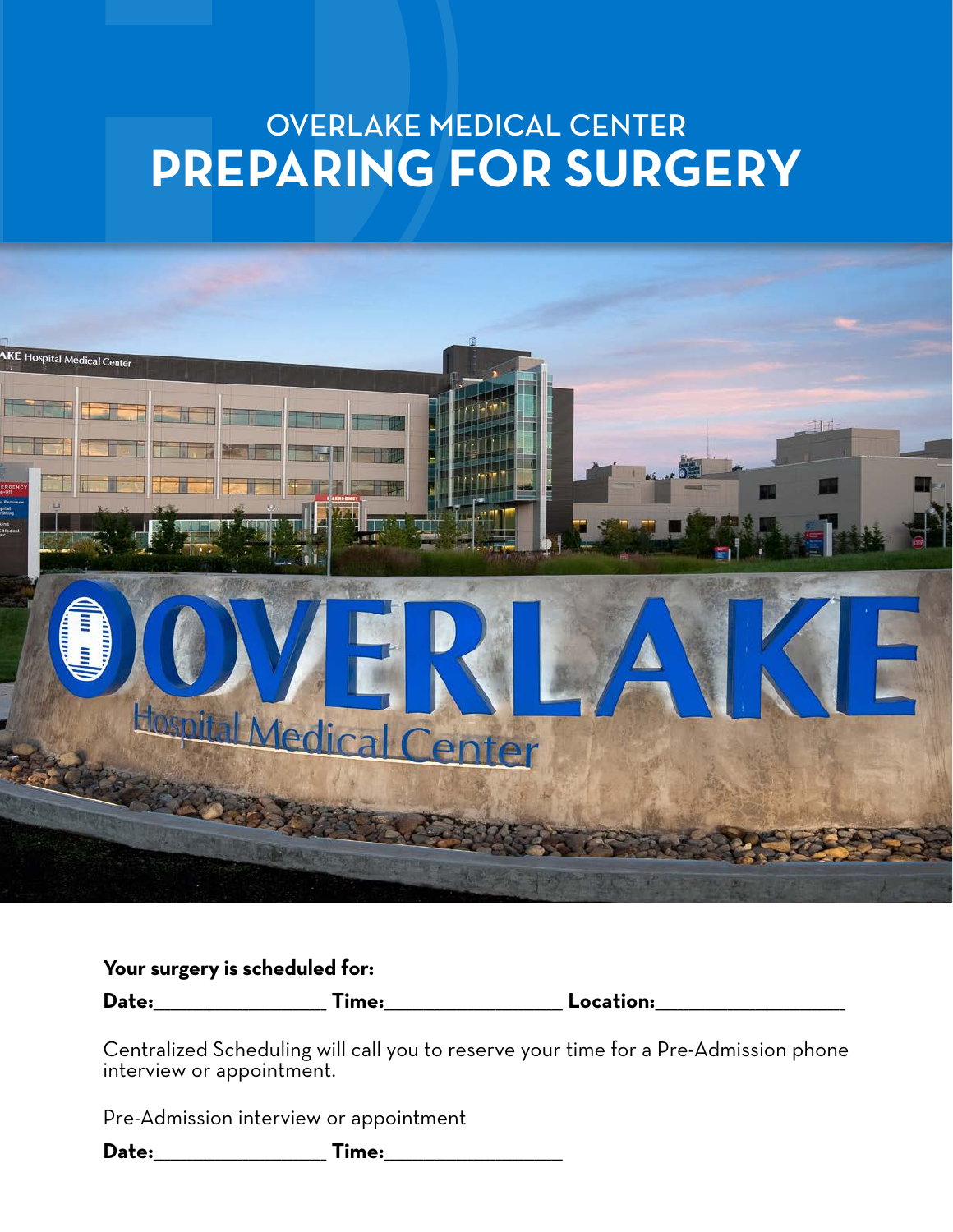# **Before Surgery**

#### **Surgical Pre-Admission (SPA) Phone Interview or Appointment**

Your nurse will review the following with you:

- ‣ Medical and surgical history.
- ‣ Current medications and supplements.
- ‣ Confirm surgical procedure.
- ‣ When to stop eating and drinking before surgery.
- ‣ Instructions on medications to take or hold on the day of surgery.
- ‣ Answer any questions and address any special needs.

Notify your surgeon's office, prior to your surgery, if you develop 1) a cold, fever, sore throat or any other illness; 2) skin rashes, infections or broken skin areas.

# **Day of Surgery**

#### **Before Coming to the Hospital**

- ‣ Follow your surgeon's specific instructions regarding showering and skin preparation before surgery. Otherwise, shower the night before and morning of surgery with any brand of antibacterial soap.
- ‣ Do not shave near the surgical site for three days prior to surgery.
- ‣ Sleep on clean sheets and wear clean pajamas.
- ‣ Brush your teeth.
- ‣ Wear clean, loose and comfortable clothing.
- ‣ Remove all body jewelry and piercings.
- ‣ Leave all jewelry and other valuables at home.
- ‣ Do not use lotions, deodorant, perfume, hair products or makeup.
- ‣ Do not wear contact lenses. Wear eyeglasses and bring an eyeglass case.
- ‣ For inpatients: You may bring a small suitcase; leave it in the car until you go to your room.

## **What to Bring with You**

- ‣ Photo ID and insurance card(s).
- ‣ Deductible or copayments will be collected at time of admission. Please leave large sums of money and other credit cards at home.
- ‣ Brace, sling or crutches (if applicable) or any items specifically requested by your physician.
- ‣ Any paperwork from your surgeon.
- ‣ CPAP machine for sleep apnea (if applicable).
- ‣ Advance Directives: You will find answers to frequently asked questions and printable Advance Directive forms at overlakehospital.org/SPA.

#### **Eating or Drinking**

- ‣ Do not drink alcohol or use recreational drugs for at least 24 hours before surgery.
- ‣ No smoking or tobacco use the day of surgery.
- ‣ No solid foods or liquids, including water, for eight hours before scheduled surgery. The Surgical Pre-Admission nurse or your surgeon will inform you about any special diet before surgery.
- ‣ Do not chew any gum, hard candy and lozenges.
- ‣ **ONLY** take medications as instructed by the Surgical Pre-Admission nurse or your surgeon.

#### **During Pre-Op**

You will change into a hospital gown and a nurse will:

- ‣ Review your height, weight, vital signs and allergies.
- ‣ Review your medications (including the last time you took them), a brief medical/surgical history and consent form(s).
- ‣ Perform required tests, such as blood sugar, pregnancy test or EKG, if indicated.
- ‣ Document your designated contact person (including phone number) to receive updates during your surgery.
- Review your planned surgery start time, length of surgery and recovery time; if your surgery does not start at the exact time scheduled, we will keep you up to date regarding the time.
- ‣ Your anesthesiologist will discuss anesthesia and answer your questions.
- ‣ Your surgeon will answer your questions and mark the operative site, if indicated.

#### You will be asked the same questions by multiple caregivers including your name and date of birth.

#### **Visitors**

- ‣ Visitors are welcome and encouraged, but we may limit visitors during the pre-op preparation.
- ‣ You will be able to see your visitors after your initial recovery phase is complete.
- ‣ Your visitors are always welcome to check in at any nurse's station or information desk for assistance.
- ‣ Children **CANNOT** be left unattended in the surgical waiting area at any time.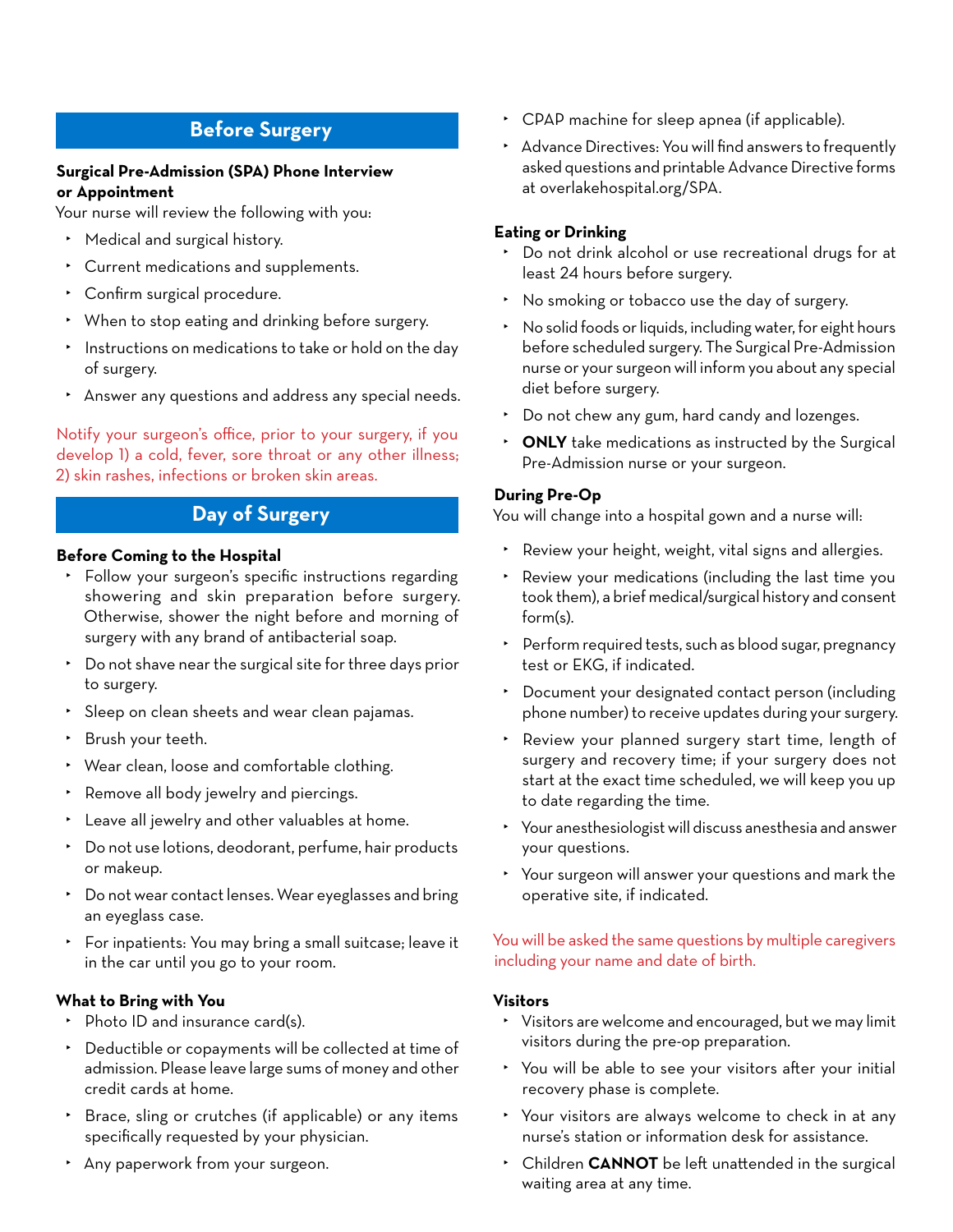# **After Surgery**

- ‣ Your surgeon will follow up with your designated contact person when the procedure is completed.
- ‣ You will be taken to the Recovery Room (PACU) immediately following surgery.

#### **After Recovery**

- ‣ Outpatients will be prepared for discharge.
- ‣ Inpatients will go to an inpatient hospital room.

## **Outpatients**

- ‣ If you are going home the same day, your post-op nurse will review discharge instructions with you and your designated contact person.
- ‣ You may not drive yourself home.
- ‣ Someone over the age of 18 must be present to escort you home, whether in a car, bus or taxi.
- ‣ We recommend that a responsible adult remain at home with you for the first 24 hours following your surgery.
- ‣ Call your surgeon to make your follow-up appointment.

# **Important Safety Information**

#### **Pain Management**

- ‣ Minimizing your pain and ensuring your comfort will be our primary concern.
- ‣ We will work with you to develop a plan for pain control. Please understand that a goal of zero pain is often unrealistic.
- ‣ If you are taking narcotic pain medications, we will check on you often. Sometimes this means we will awaken you during the night.

## **Two Patient Identifiers**

‣ To ensure your safety, you will be asked your name and birth date often, such as before a procedure or before receiving medications.

## **Staff Badges**

‣ All staff members are required to wear an identification badge where it is easily seen. Feel free to ask anyone for his or her hospital identification.

## **Allergies**

‣ Tell your surgeon, anesthesiologist and nurses about medication or food allergies, or any reactions to anesthesia. If you have an allergy, we will give you a special red armband with the word "allergy."

## **Prevent Falls**

‣ You may be unsteady or lightheaded after surgery. Please don't get up without the help of nursing staff.

## **Prevent Infection**

- ‣ Wash your hands! It is important for everyone—staff, visitors and patients—to wash their hands with soap and water or use hand gel. Do not hesitate to remind anyone that enters the room to wash their hands or to use hand gel.
- ‣ Check your incision site at least once a day. If you notice any of the following contact your doctor:
	- ° Increasing pain.
	- ° Redness, swelling, pus or drainage.
	- ° Fever of 101° (38.3° C) or above or if you have chills.

#### **Prevent Pneumonia**

‣ Deep breathing and coughing is recommended after surgery. Taking deep breaths, approximately 8-10 times every hour while awake, can help clear your lungs and prevent pneumonia.

#### **Prevent Skin Injury (Bed Sores)**

- ‣ Resting in one position for too long can cause injury to the skin from pressure.
- ‣ Change positions frequently, at least every hour or two while you are awake, to prevent injury.

## **Prevent Blood Clots**

- ‣ A blood clot may potentially form within a deep vein, most commonly in the legs, and may include the following nonspecific symptoms:
	- ° A red streak or area that is painful.
	- ° An area that feels warm to the touch.
	- ° Any swelling in your legs.
	- ° Enlarged surface veins.

#### Sequential Compression Device (SCD) wraps

- ° During surgery, we will wrap your lower legs in compression wraps. These gently squeeze your lower legs helping blood flow back to the heart to lower the risk of developing a blood clot.
- ° Wear your SCDs when you are in bed or in a chair while in the hospital.

#### Anticoagulation Medication

° You may be given medication to prevent blood clots before and after surgery. Your doctor will discuss this with you.

#### Movement

° You will be asked to wiggle your toes, rotate your ankles, pump your feet, and when safe, get up and walk with help.